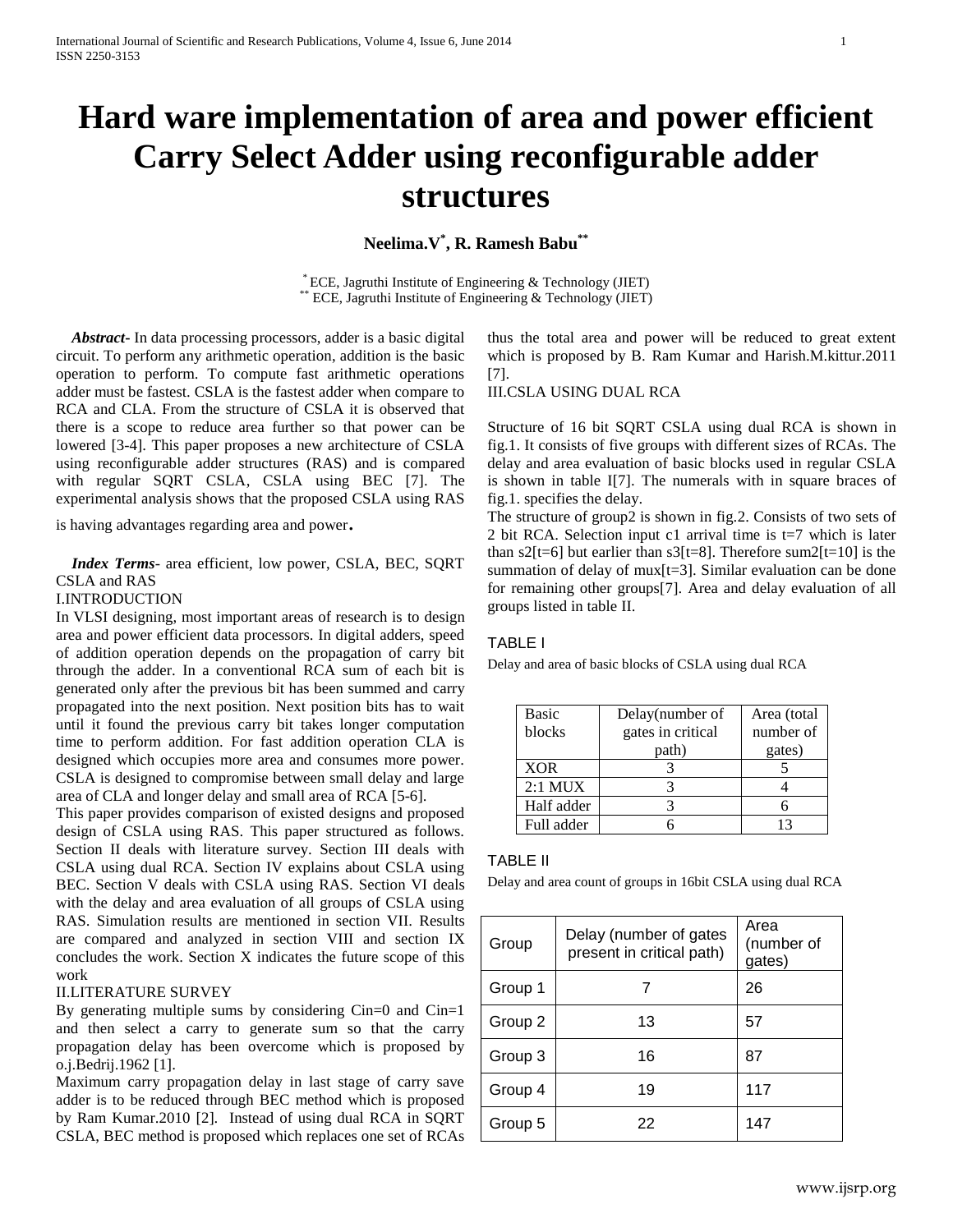

Fig.1. 16bit SQRT CSLA using dual RCA



Fig.2. Delay and Area evaluation of Group2 of CSLA using dual RCA



Fig.4. BEC logic

## IV.SQRT CSLA USING BEC

Structure of 16bit SQRT CSLA using BEC logic is shown in fig.3. It also consists of 5 groups with different sizes of RCAs. Structure of BEC logic is shown in fig.4. In regular CSLA second set of RCA with Cin=1 can be replaced with BEC logic to reduce the area and power of conventional CSLA[]. Group2 of

Fig.3. 16bit SQRT CSLA using BEC



Fig 5. Delay and Area evaluation of Group2 of CSLA using BEC H is a Half Adder F is a Full Adder

the 16 bit SQRT CSLA using BEC is shown in fig.5. Area and delay evaluation of each group is done manually by referring table1 and listed in table III.



Fig.6. Reconfigured Half Adder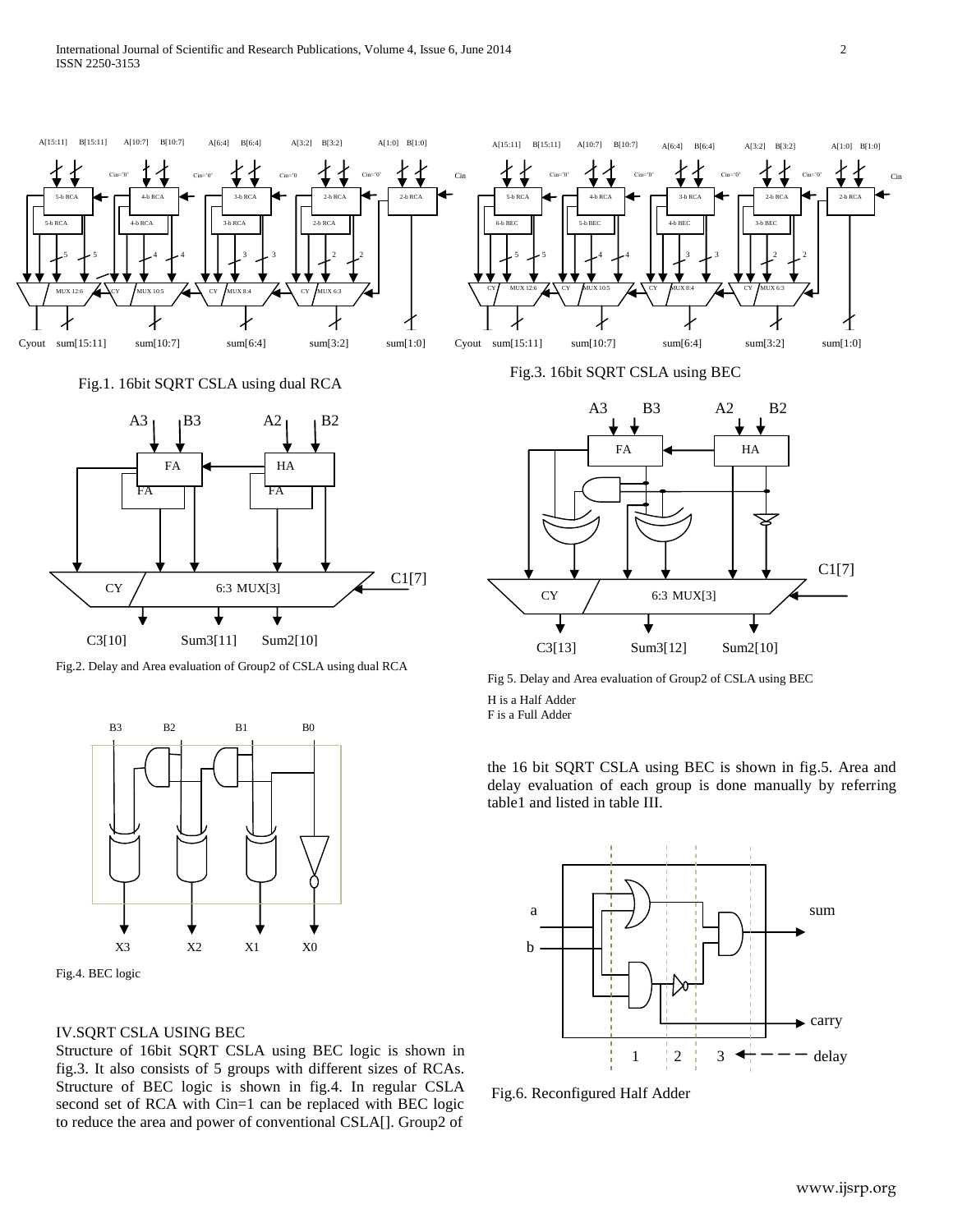Group2 of 16bit SQRT CSLA using RAS is shown in fig.9. Total gate area and delay for each group is mentioned in table V.



## Fig.7. 16bit SQRT CSLA using RAS

## TABLE III

Delay and area count of groups in 16bit CSLA using BEC

| Group      | Delay (number of gates<br>present in critical path) | Area (number<br>of gates) |
|------------|-----------------------------------------------------|---------------------------|
| Group      | 7                                                   | 26                        |
| Group<br>2 | 13                                                  | 43                        |
| Group<br>3 | 16                                                  | 66                        |
| Group      | 19                                                  | 89                        |
| Group<br>5 | 22                                                  | 112                       |

#### V.SQRT CSLA USING RAS

Simple gate level modification of half adder, full adder blocks can reduces total gate area without affecting the delay. Reconfigurable half adder and full adder structures are shown in fig.6.and fig.8.

The structure of SQRT CSLA using RAS is shown in fig.7. First set of RCAs consists of all full adders can be replaced with reconfigurable adder structures hence the area reduced further. The second set of RCA of regular CSLA, BEC logic of CSLA using BEC is replaced with RAS logic consists of only half adders and not gate. Hence the area reduced furthermore. The delay and area evaluation of reconfigurable adder structures is shown in table IV. Calculation procedure of delay and area is similar to the methods followed for SQRT CSLA using BEC[7].



Fig.8. Reconfigured Full Adder

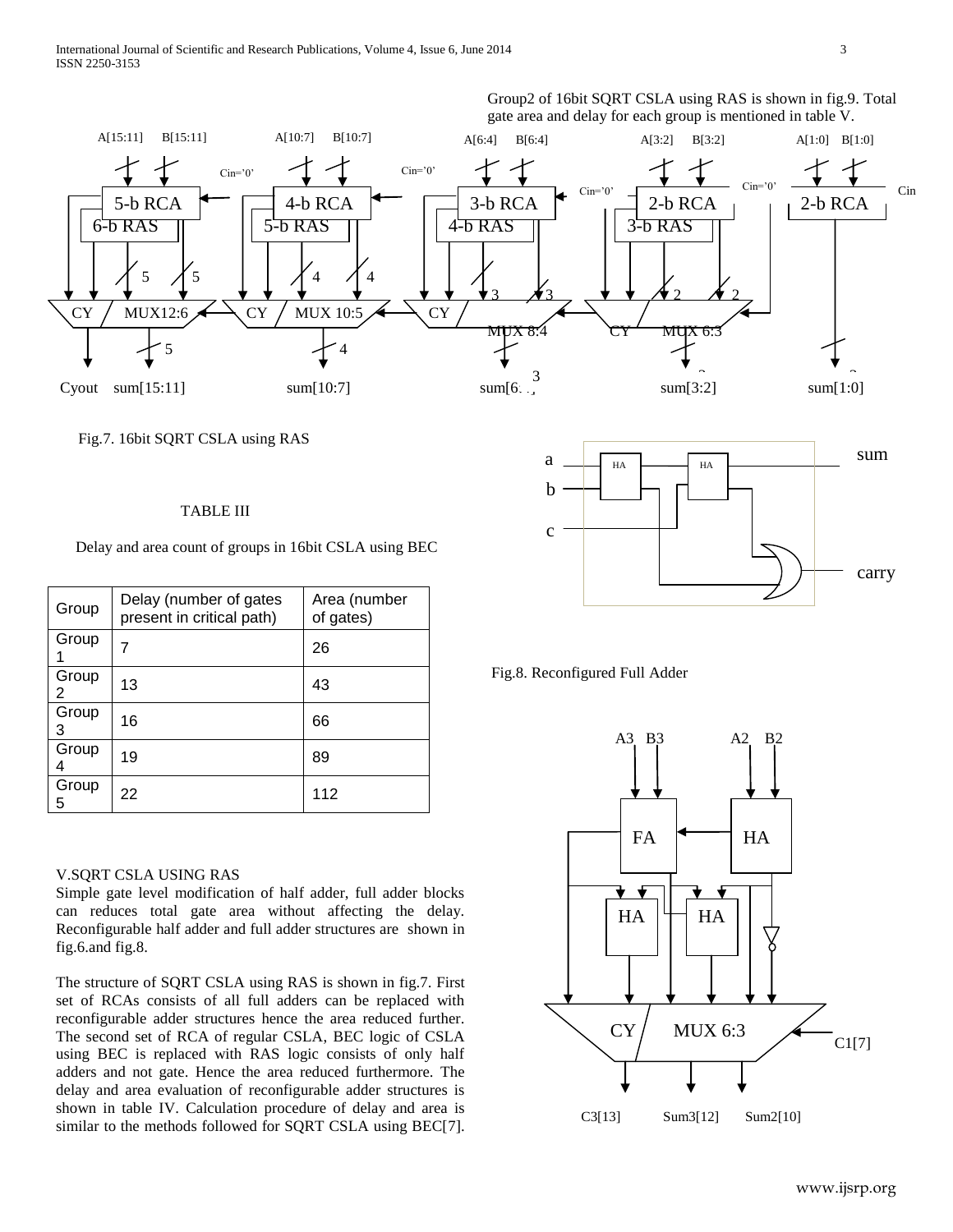Fig.9.group 2 of CSLA using RAS

#### TABLE IV

Delay and area of reconfigurable structures of CSLA using RAS

| <b>Basic</b> | Delay(numb     | Area (total  |
|--------------|----------------|--------------|
| blocks       | er of gates in | number<br>of |
|              | critical path) | gates)       |
| $2:1$ mux    |                |              |
|              |                |              |
| Half adder   |                |              |
|              |                |              |
| Full adder   |                |              |
|              |                |              |
|              |                |              |

# VI.DELAY AND AREA EVALUATION METHODOLOGY OF 16-BIT CSLA USING RAS

Evaluation of delay and area of each group of the proposed structure is similar to the evaluation of SQRT CSLA using BEC. SQRT CSLA using RAS uses reconfigurable structures of half adder and full adder having less number of gates, hence area reduced to great extent.

Estimation of maximum delay of 16 bit CSLA using RAS is similar to the delay estimation of 16 bit CSLA using BEC[7]. By referring Tables III and V, it is clear that, the gate count in CSLA using RAS is reduced without affecting the delay.

Area evaluation has been determined as follows

**Group1:-** Gate count=FA\*2 =9\*2=**18**

## **Group2:-**

Gate count=FA+(HA\*3)+NOT+(MUX\*3) =9+(4\*3)+1+(4\*3)=**34**

#### **Group3:-**

Gate count= $(FA*2)+(HA*4)+NOT+(MUX*4)$ 

 $=(9*2)+(4*4)+1+(4*4)=51$ 

# **Group4:-**

Gate count=(FA\*3)+(HA\*5)+NOT+(MUX\*5)

=(9\*3)+(4\*5)+1+(4\*5)=**68**

#### **Group5:-**

Gate count= $(FA*4)+(HA*6)+NOT+(MUX*6)$ 

=(9\*4)+(4\*6)+1+(4\*6)=**85**

(ref table IV for individual gate areas of RAS blocks)

## TABLE V

Delay and area count of groups in 16bit CSLA using RAS

| Group   | Delay (number of<br>gates present in<br>critical path) | Area (number<br>of gates) |
|---------|--------------------------------------------------------|---------------------------|
| Group 1 |                                                        | 18                        |
| Group 2 | 13                                                     | 34                        |
| Group 3 | 16                                                     | 51                        |
| Group 4 | 19                                                     | 68                        |
| Group 5 | 22                                                     | 85                        |

| <b>VII. SIMULATION RESULTS</b> |       |                    | input/  | input2         |
|--------------------------------|-------|--------------------|---------|----------------|
|                                | Value | O <mark>n</mark> s | 1200 ns |                |
| d[15:0]                        | 9e5a  |                    | 9еБа    |                |
| b[15:0]                        | ca97  |                    | ′caþ7   |                |
| d'n                            | 0     |                    |         |                |
| sum[15:0]                      | 68f1  | 601                |         | 68f2           |
| carryout                       |       |                    |         |                |
|                                |       |                    |         |                |
|                                |       | Sumout<br>with     |         | Sumout<br>with |
|                                |       | $Cin=0$            |         | $Cin="1$ '     |
|                                |       |                    |         |                |